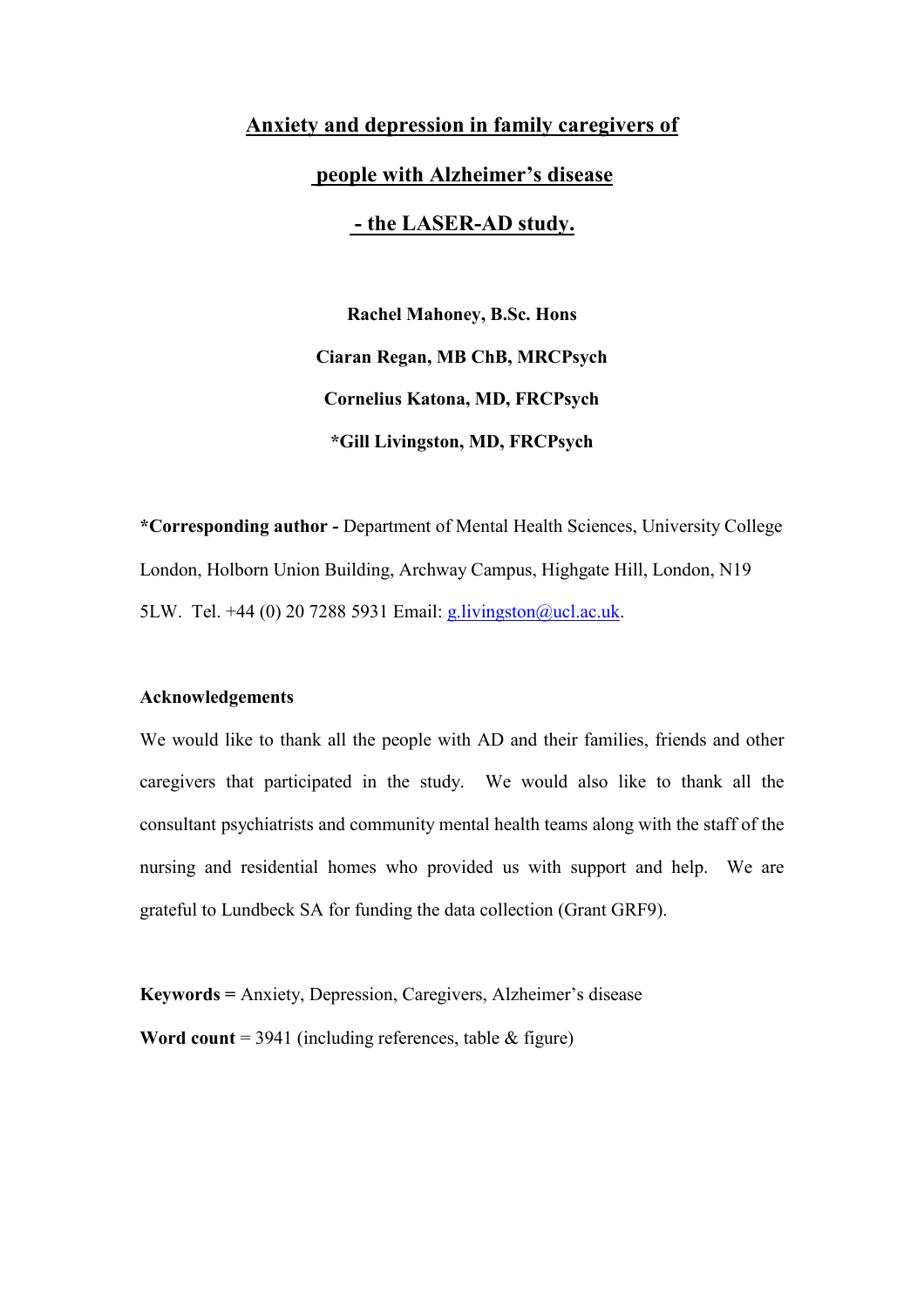### Abstract.

Background: There are high rates of stress, distress and psychological illness in family caregivers of people with dementia. Female caregivers and those caring for people with neuropsychiatric symptoms are particularly at risk. No study has focused on distinguishing states of anxiety and depression and their determinants in a representative community sample of family caregivers.

Objective: To report the prevalence of anxiety and depression in a representative sample of family caregivers of people with Alzheimer's disease (AD) and to compare the characteristics of those that did or did not have those conditions.

Method: 153 people with AD and their caregivers were interviewed as part of a larger representative study of AD.

Results: 23.5% of caregivers scored at or above caseness level for anxiety and 10.5% for depression. Care-recipient (CR) activities of daily living (ADL) impairment, being a caregiver living with the CR, being a female caregiver, reporting a poorer quality of relationship with the CR and caregivers reporting their health as being poor all predicted anxiety disorder. CR irritability, caregivers reporting poor health and a poorer quality of relationship with the CR predicted depression.

Conclusions: Clinicians should be aware of the high rates of anxiety as well as depressive symptoms in family caregivers of people with AD, especially in female caregivers. CRs' and Caregivers' impaired physical health are at risk of psychological morbidity and should be treated energetically. A poor quality relationship between the caregiver and the CR predicts both caregiver depression and anxiety and there is potential for intervention. Caregivers living with the CR are much more likely to be anxious rather than depressed.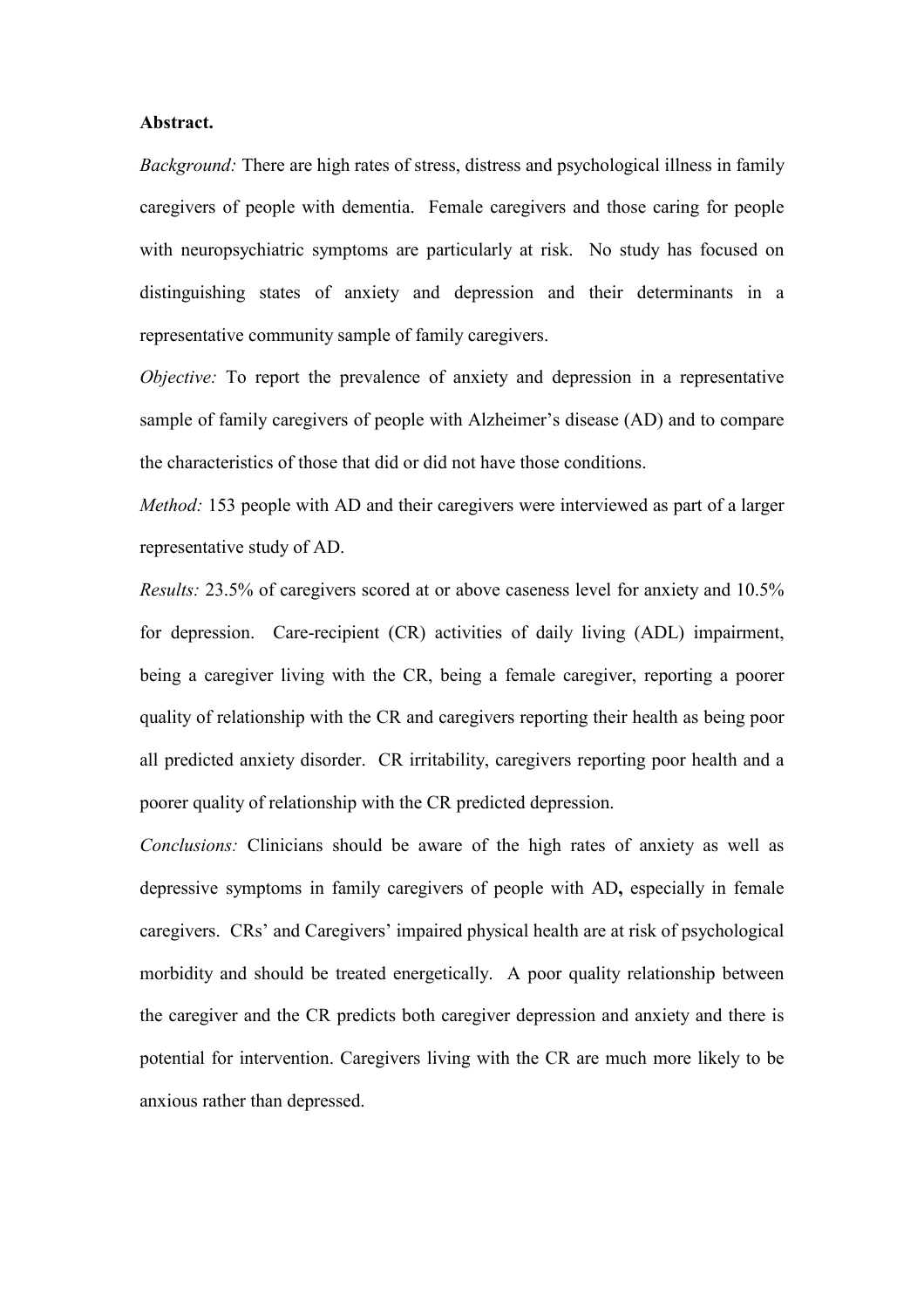## **Introduction**

The number of people with Alzheimer's disease (AD) and therefore the number of caregivers is increasing as the population  $ages<sup>1</sup>$ . Family caregivers provide the majority of care for people with dementia<sup>2</sup> and experience significantly higher levels of psychological morbidity, depression, stress and burden than their counterparts who are not caregivers or who are caring for the physically ill<sup>3,4,5,6,7</sup>.

The words 'burden', 'strain' and 'stress' are used interchangeably in research about caregivers<sup>8</sup>. 'Caregiver burden' may be divided into the physical, psychological, social and financial demands of caring for someone or, alternatively, into 'subjective' and 'objective' burden, with subjective burden referring to the emotional consequences of caregiving7,9. For caregivers in general, various factors are associated with caregiver 'burden' and 'stress', such as being female, having a poor relationship with the carerecipient  $(CR)$ , lack of social support and the CR having dementia<sup>7,10,11,12,13</sup>. The sources of stress may vary according to the caregiver's own situation: spouses, being older, may experience strain due to physical or financial problems, whereas adult children may have conflicting responsibilities, such as work or children<sup>13</sup>.

Most studies that have looked at distress in caregivers have focused on psychological symptoms rather than on diagnosis. They have found that depressive and anxiety symptoms in caregivers of people with dementia are strongly associated with CRs' neuropsychiatric symptoms, particularly, depression<sup>2,8,14,15,16,17</sup> but not usually to level of cognitive impairment4,8,18. Although most studies have found no relationship between caregiver 'burden' and limitations of activities of daily living (ADL), it has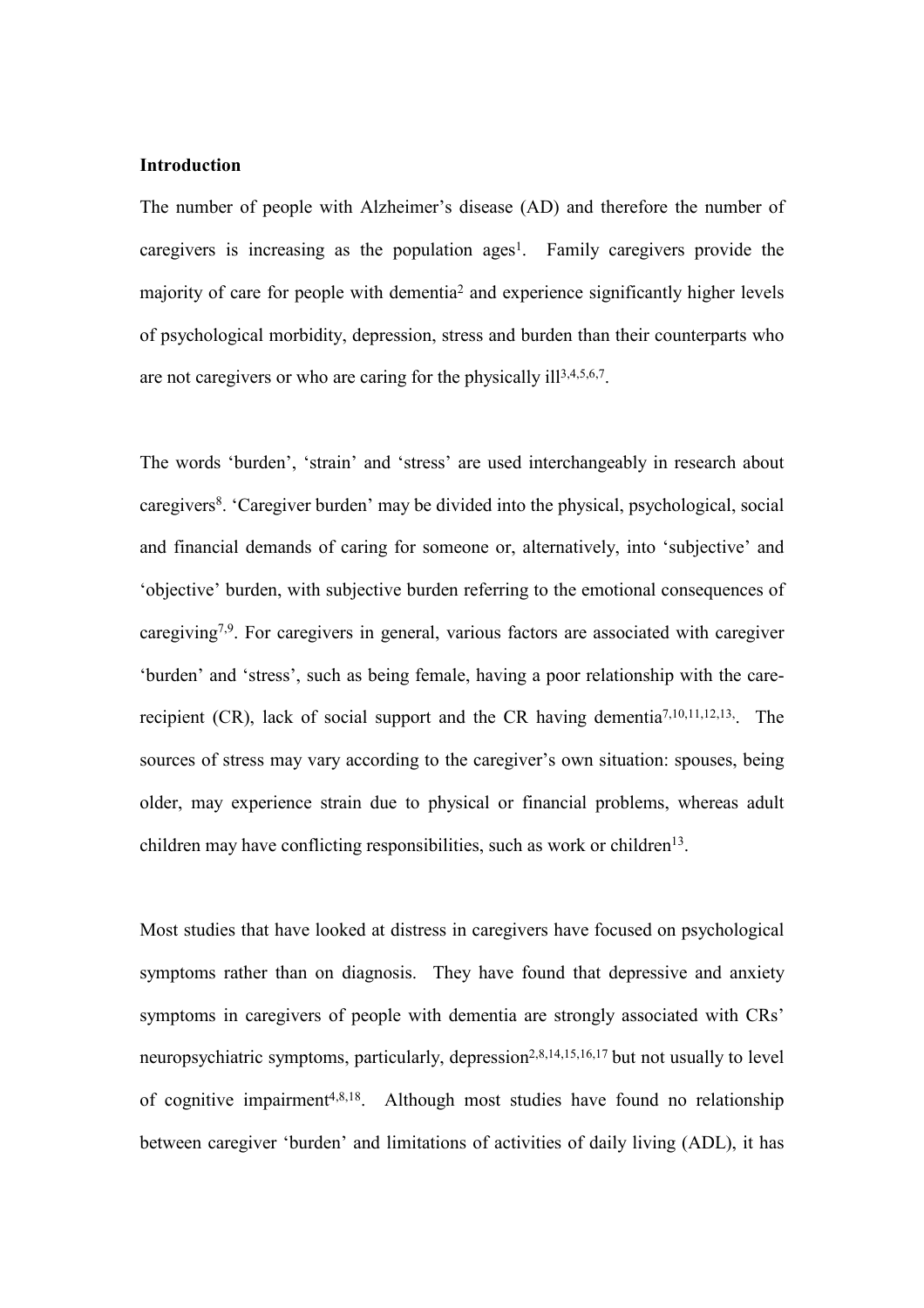been associated specifically with caregiver depressive symptoms<sup>8.19</sup>.

Overall, caregivers of people with dementia are often burdened and distressed but no study has yet investigated the prevalence and determinants of anxiety and depression in a representative community sample of family caregivers of people with AD with a range of severity representative of that found in the general population.

## Aims

We investigated the prevalence of anxiety and depression and compared the previously reported characteristics of those who did or did not have those conditions, namely:

- 1. For the caregiver: the type of relationship with the CR and its quality; age, gender and physical health; whether the caregiver has other responsibilities (work and children at home).
- 2. For the care-recipient: demographic factors, severity of neuropsychiatric symptoms, depression, cognitive impairment and ADL impairment.

## **Methods**

This is part of a larger naturalistic study of people with Alzheimer's disease and their caregivers (London and South-East Region Alzheimer's disease Study, LASER-AD<sup>20</sup>). The people who took part were recruited purposefully to ensure a representative community sample that was representative in terms of dementia severity. People with AD and their caregivers were approached through a variety of means. They were contacted though local psychiatric services, through the voluntary sector and through managers of nursing and residential care homes.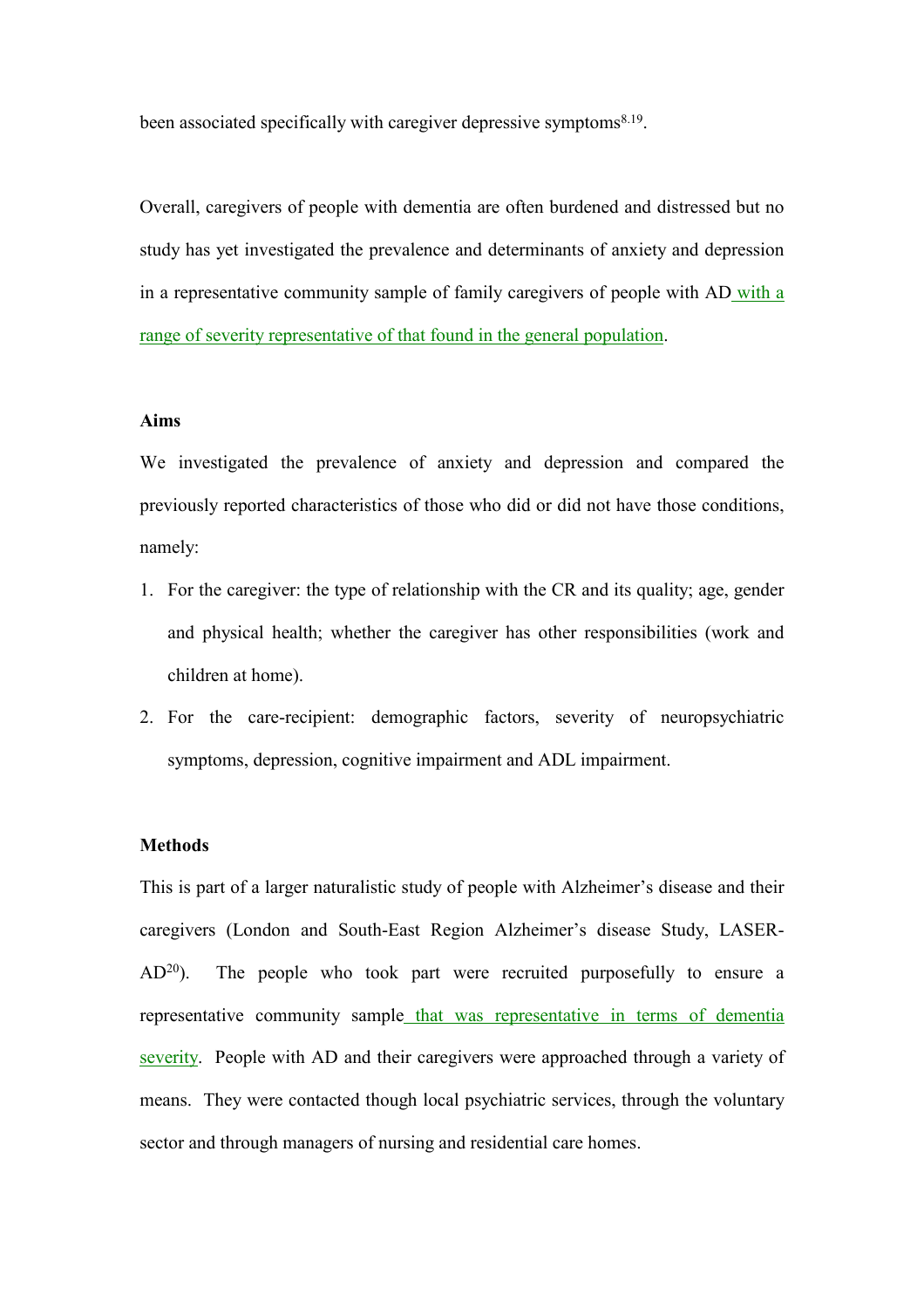## Participants

CRs had a diagnosis of dementia and Alzheimer's disease<sup>21.22</sup>. CRs were chosen to be epidemiologically representative of the wider community of people with AD in terms of gender, severity of illness and living settings. In terms of severity, this involved selecting people with AD so that those classified as mild, moderate and severe on the MMSE made up approximately 30, 40 and 30% of the total sample respectively<sup>23</sup>. They all lived in the London and South-East Region (LASER) of England (inner-city, suburban, semi-rural and new town areas), either at home or in institutions. A caregiver was defined as someone spending a minimum of four hours a week caring for the person with AD. For this study, only informal caregivers (family and friends) were included.

#### Procedure

The relevant local research ethics committees granted approval. CRs were interviewed at their place of residence. Both caregivers and CRs were asked for their written informed consent to participate. If the CRs were unable to give informed consent they were asked for assent and written agreement from caregivers. The interview was stopped if the CR asked to withdraw or showed distress. Trained researchers from a range of disciplines (medicine, nursing and psychology) conducted all the interviews.

## The interview

1. Demographic data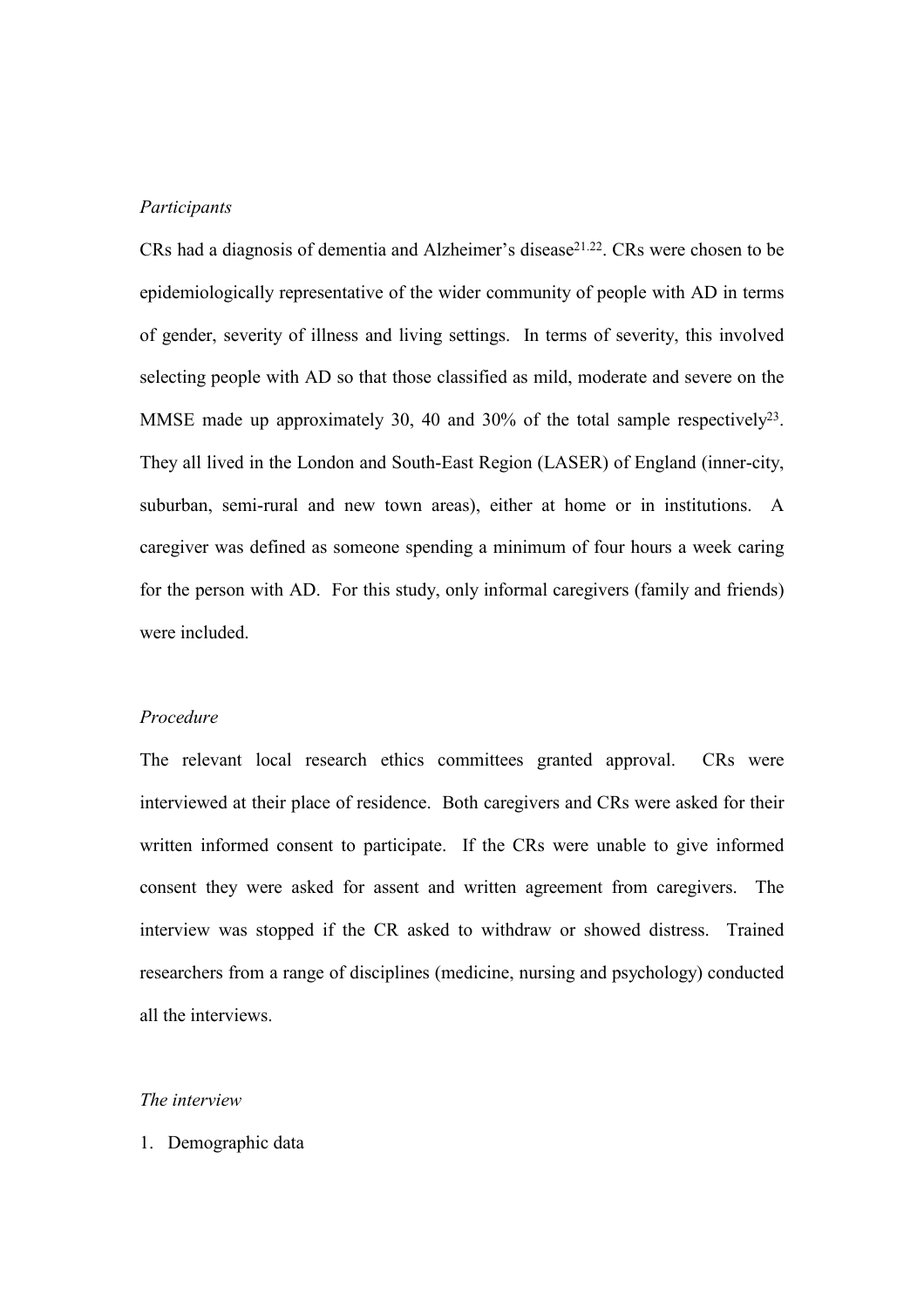- CR: age, gender, ethnicity and domicile.

- Caregiver: age, gender, relationship to CR, employment status, marital status and number of children under 18 years living with them.

- 2. Caregiver anxiety and depression was assessed using the Hospital Anxiety and Depression Scale  $(HADS<sup>24</sup>)$ . This does not include somatic items (which can be misleading in older subjects). It has good results for validity and reliability against clinical diagnosis<sup>24</sup>, and has been validated throughout the age range and in all settings to identify clinically significant anxiety and depression<sup>25</sup>. The 14item HADS assesses how the person has been feeling within the past week and generates scores for two subscales: anxiety and depression (0-21 for each). A score of 8-10 implies borderline cases; and scores of  $\approx$  11 are considered cases. We used scores of  $\frac{111}{11}$  to define 'caseness' for both anxiety and depression in our analysis.
- 3. Caregivers' physical health was assessed using the relevant domains of the Health Status Questionnaire (HSQ-1226,27): health perception, physical functioning and role physical (whether health interferes with daily living).
- 4. Caregivers were asked to rate the quality of their relationship with the CR on a 4 point scale, where  $1=$  poor,  $2=$  fair,  $3=$  good, and  $4=$  excellent. This is an item from the Quality of Life for patients with Alzheimer's disease (Qol-AD<sup>28</sup>).
- 5. CR cognitive functioning was measured with the Mini-Mental State Examination  $(MMSE<sup>29</sup>)$ .
- 6. Neuropsychiatric symptoms displayed by CRs were assessed using the Neuropsychiatric Inventory (NPI<sup>30</sup>). This scale assesses 12 different psychiatric symptoms by asking the caregiver to rate each one by frequency (score 1-4) and severity (score of 1-3) or as absent (score 0), with a maximum global score of 144.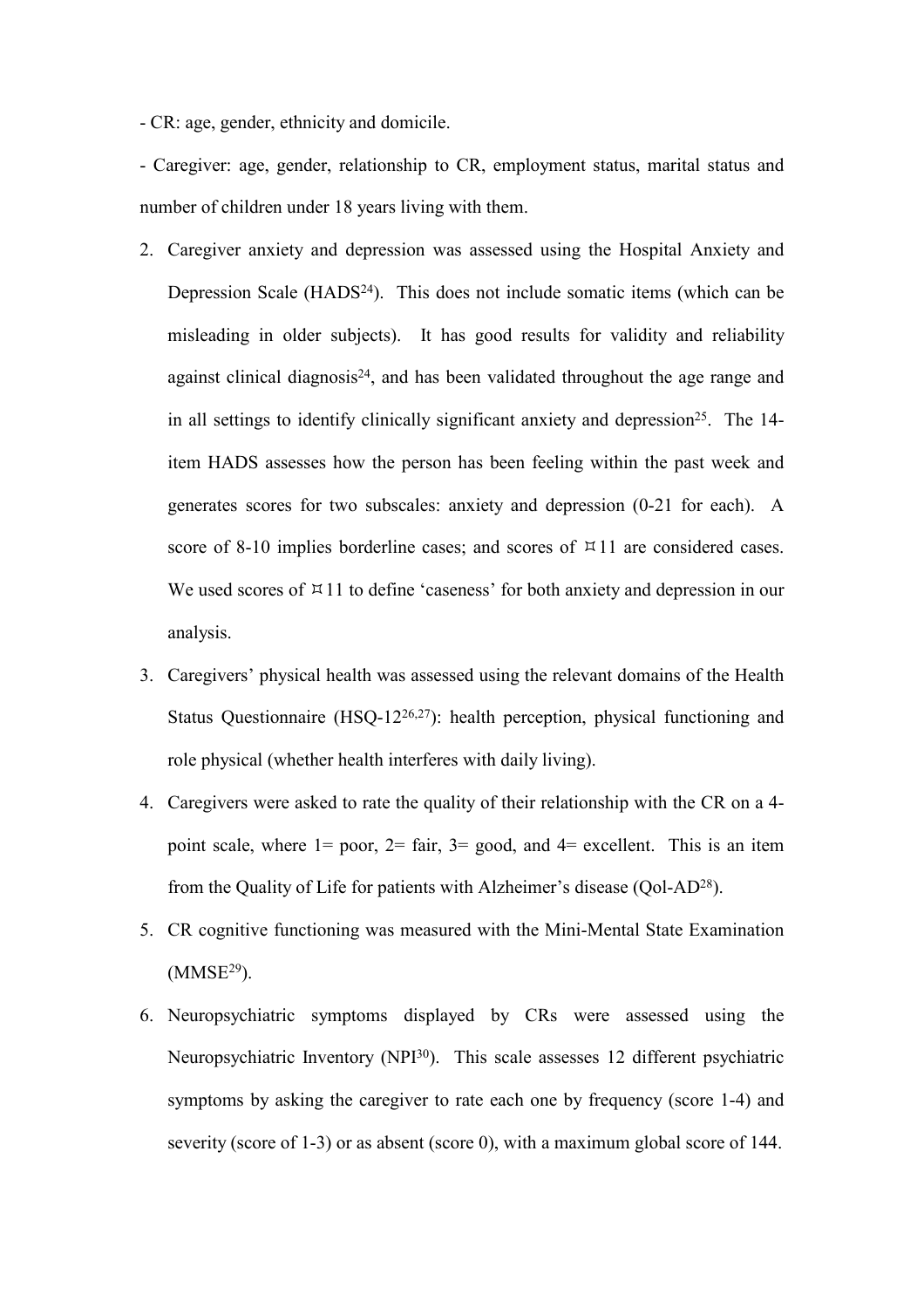- 7. Depressive illness in CRs was rated using the Cornell Scale for Depression in Dementia (CSDD<sup>31</sup>). A score of  $\approx 8$  indicates depression.
- 8. Activities of daily living (ADL) was assessed using the Alzheimer's Disease Cooperative Study Inventory- Activities of Daily Living (ADCS-ADL<sup>32</sup>). This 23 item questionnaire is completed by the caregiver and scores range between 0 and 78. Higher scores indicate less impaired functioning.
- 9. CRs' current medications were also recorded.

#### **Statistics**

SPSS 11.5 was used for data entry and analysis. As the data were not normally distributed, Mann Whitney-U or Chi-square analyses were used to identify factors associated with anxiety and depression in caregivers and only the significant findings are reported. Though we have reported the individual bivariate comparisons for completeness we regard the multivariate analyses as the indicative ones. It should be noted that individual bivariate significance values are NOT adjusted for multiple comparisons.

The independent predictors of anxiety and depression caseness (including odds ratios, OR and 95% confidence intervals, CI) were identified by forward logistic regression analysis. Dependent variables entered into the analysis were: CR at home or in 24 hour care, **CR** gender, cognition (MMSE), each neuropsychiatric symptom and total NPI score, ADL functioning, CR depression (CSDD), psychotropic medications (antidepressants, antipsychotics, cholinesterase inhibitors), and caregiver characteristics (gender, marital status, caregiver living with the CR, relationship to the CR, perceived quality of the relationship to the CR, employment, presence of children, physical health). This regression analysis was also rerun after removing the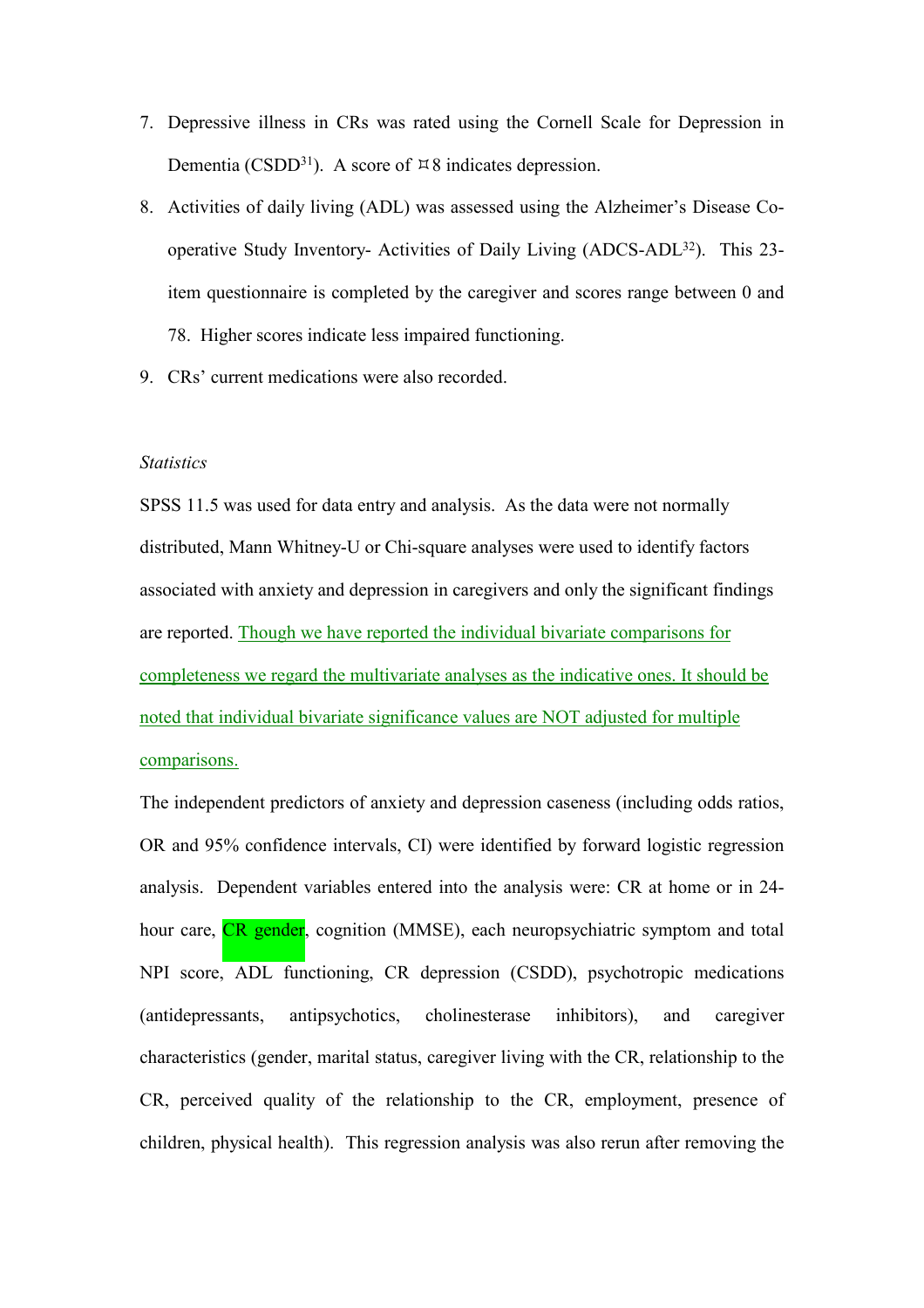quality of the relationship to the CR to further examine the model. We were interested in whether this might be a proxy measure for the severity of caregiver rated neuropsychiatric symptoms, and in particular, irritability.

### Results

## **Participants**

153 informal caregiver and CR dyads were interviewed for this study.

#### Care-recipients

CRs had a mean age of 81 years (standard deviation; SD=7.6, range=55-98 years) and 104 (68.0%) were female. 126 (82.4%) of them were of white British origin, 20  $(13.1\%)$  were white Irish or white other and 7  $(4.5\%)$  were from non-white ethnic backgrounds. 39 (25.5%) lived alone, 54 (35.3%) with spouses/partners, 18 (11.8%) with other relatives, 3 (2.0%) with others at home and 39 (25.5%) with others in 24hour care. Of those living in care, 13 (33.3%) were living in hospital, 17 (43.6%) were living in residential homes and 9 (23.1%) were living in nursing homes. On the MMSE, 44 (28.8%) were mildly impaired (MMSE=21+), 63 (41.2%) were moderately impaired (MMSE=10-20), and 46 (30.1%) were severely impaired  $(MMSE=0-9)$ .

## *Caregivers*

Caregivers had a mean age of 64 years (SD=3.3, range=32-93 years). 72 (47.1%) were over 65 years of age. 107 (69.9%) were female. 40 (26.1%) were wives/female partners, 28 (18.3%) were husbands/male partners, 68 (44.4%) were daughters/sons,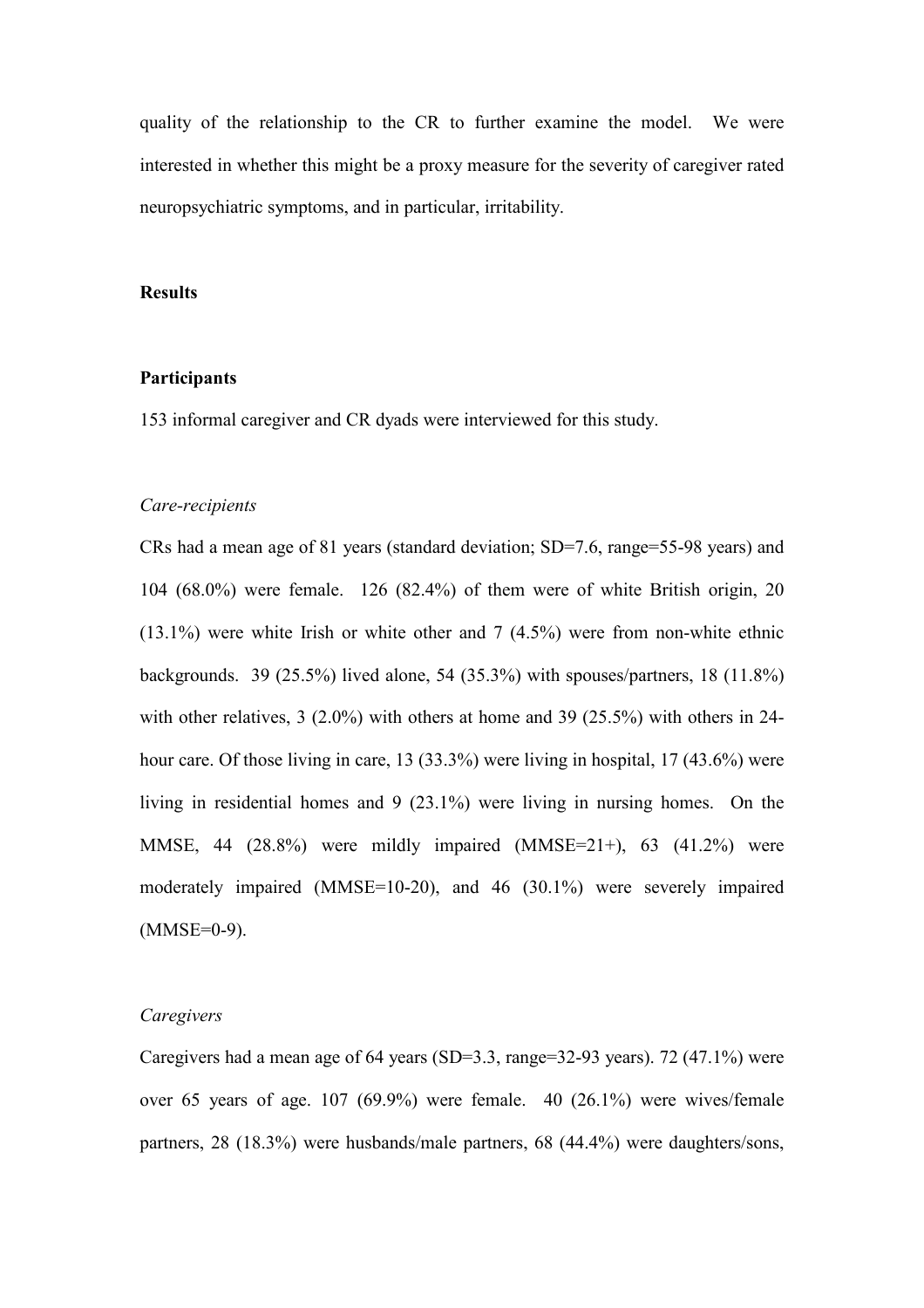10 (6.5%) were other relatives and 7 (4.6%) were friends of the CR. 75 (49.0%) were living with the CR. 118 (79.8%) caregivers were married/living as married, 15 (9.8%) were single, 9 (5.9%) were separated/divorced, and 6 (3.9%) were widowed. 50 (32.7%) caregivers were employed and 27 (17.6%) had children under 18 living with them.

#### Caregiver anxiety and depression (see table 1)

The mean anxiety score on the HADS was 7.4 (SD=4.4) and the mean depression score was 5.1 (SD=4.0). 36 (23.5%) were anxious and 16 (10.5%) depressed at caseness level; 13 (36.1% of anxiety cases and 81.3% of depression cases) were both. 31 (86.1%) and 11 (68.8%) of anxiety and depression cases, respectively, were female.

Anxiety caseness in caregivers was more frequent when the CR was male, and the CRs' had greater ADL impairment and total NPI score. Irritability was the only individual neuropsychiatric symptom correlated with caregiver anxiety. Male CRs were significantly more likely to have a female caregiver (94%) than a male caregiver (6%;  $\chi^2$ =19.7, p<0.001). With regard to the characteristics of the caregiver, the caregiver being female, living with the CR, having poor health, health interfering with daily living and a poorer rating by carers of the quality of their relationship with the CR were related to anxiety caseness. Caregiver depression caseness was correlated with their health interfering with daily living, poor health and physical functioning and with CR irritability.

Regression analyses (see figure 1)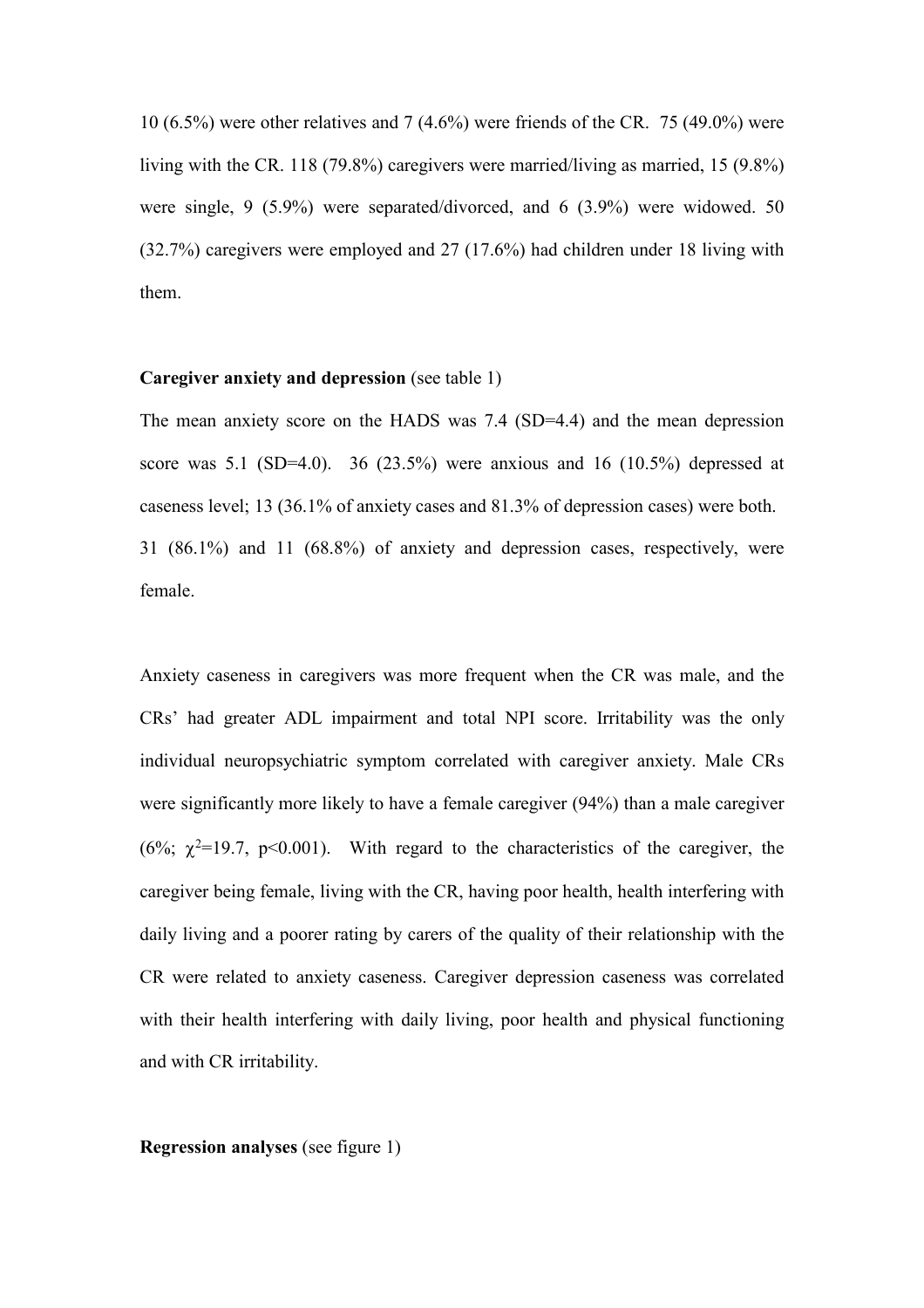The caregiver being female, living with the CR, rating the quality of relationship with the CR as less good, having poor perceived health and the CR's ADL impairment were all significant independent predictors of anxiety caseness. The significant independent predictors of depression caseness were higher NPI irritability scores, the caregiver's perception of poor health and a poorer quality of relationship with the CR.

When the quality of the relationship with the CR was removed from the analysis, anxiety caseness was found to be predicted by the CR living in the community as opposed to in 24-hour care (Wald=9.22; df=1; OR=5.56, CI=1.84-16.95,  $p<0.01$ ), greater ADL impairment (Wald=13.54; df=1; OR=1.04, CI=1.02-1.06, p<0.001), being a female caregiver (Wald=8.22; df=1; OR=4.03, CI=1.55-10.44,  $p<0.01$ ), higher NPI irritability scores (Wald=5.28; df=1; OR= 1.18, CI= 1.03-1.36,  $p<0.05$ ) and caregivers' physical health interfering with daily living (Wald =7.39;  $df = 1$ ; OR=1.01,  $CI=1.00-1.02$ ,  $p<0.01$ ). With depression caseness as the dependent variable, the significant predictors were: the CR living in the community (Wald=4.08;  $df=1$ ; OR= 4.35, CI=1.04-18.18, p<0.05), greater ADL impairment (Wald=7.89; df=1; OR=1.03, CI=1.01-1.05, p<0.01), higher NPI irritability score (Wald=10.44; df=1; OR=1.33,  $CI=1.12-1.59$ ,  $p<0.001$ ) and caregivers' perception of poor health (Wald=13.67; df=1; OR= $1.04$ , CI= $1.02-1.05$ , p< $0.001$ ).

#### **Discussion**

We found that nearly a quarter of caregivers of people with AD screened positive for anxiety and 10% for depression. In caregiver anxiety, the caregivers' rating of a poorer quality of the relationship with the CR was found to be a significant predictor. CR irritability emerges as an independent predictor of caregiver anxiety when the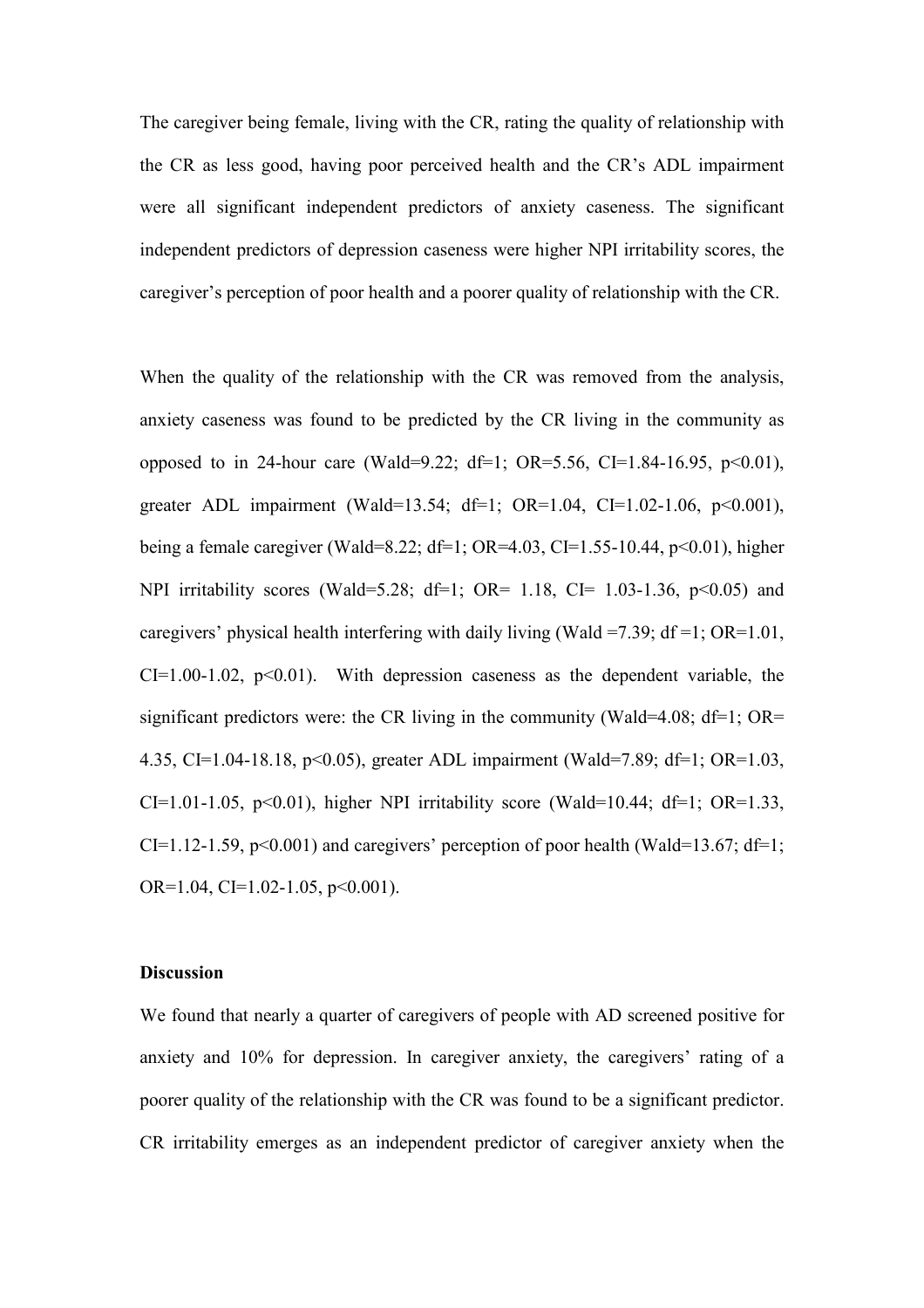quality of the relationship is removed from the analysis. Three possible explanations for this exist: firstly, that CRs' irritability or aggression may lead to a worse relationship with the caregiver; secondly that relationship problems may result in the CR being more irritable; and finally that caregivers with a poor relationship may perceive neuropsychiatric symptoms as more severe.

Impairment of ADL in the CR but not cognitive impairment itself was related to caregiver anxiety. This is a powerful relationship as the odds ratio was significant for every one point increase in the scale. This suggests that it is the additional burden of physical impairment in the CR related to other comorbidity rather than cognitive impairment, that constitutes a risk to the caregiver's mental health. Poorer physical health in caregivers (including their perception of it as a problem) and poorer relationships with the CR predicted anxiety and depression. These findings suggest that it is not only being a caregiver of someone with dementia but also having additional stresses which compounds the likelihood of the caregiver having psychiatric problems<sup>13</sup>. It is at first sight surprising that both living in the community and greater ADL impairment predicted caregiver anxiety caseness. This is however explained by the fact that the results are from a regression analysis and indicates that caring for a person with high ADL and caring for someone with dementia in their home are independent predictors of caregiver anxiety.

Most of our caregivers are older therefore depression and anxiety levels in this sample can be compared to those in general populations of older people though it should be noted that most of these studies used instruments other than the HADS.. Depression is not higher than in similar aged general population whereas anxiety is higher than in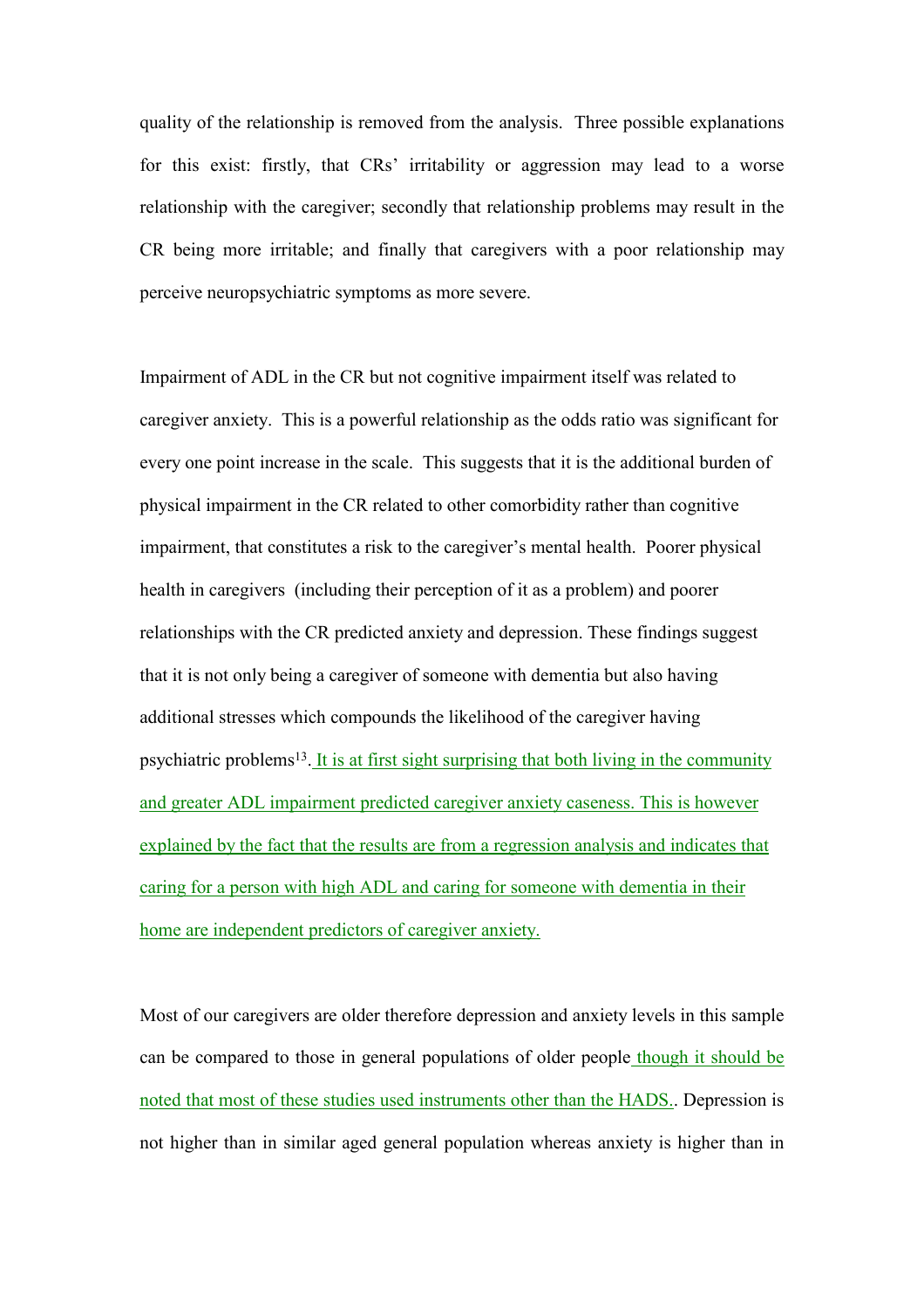the general population, which has a prevalence rate of around 3-6% <sup>5</sup>. Our results in terms of mean scores (depression 5.1 vs 4.0; anxiety 7.4 vs 7.4) and caseness prevalence for both anxiety and for depression are very similar to those reported by Clare et al<sup>33</sup> who used the HADS in a sample of caregivers of memory clinic attenders. Both depression and anxiety caseness levels are however higher (as might be expected) than general population norms for the HADS subscales<sup>34</sup>. There are various reasons that might account for levels of anxiety caseness being higher than those for depression in the present study. Clinicians may now be effectively targeting caregivers' depression, thus lowering the rates. In addition, previous studies have tended to use scales measuring psychological symptoms<sup>3,4</sup>, or non-validated scales<sup>14,16</sup> and therefore psychological morbidity that has previously been attributed to depression may be due to anxiety.

Caregivers' poor perceived health rather than physical functioning predict both anxiety and depression. Poorly perceived health is closely related to physical health but also has a subjective element. We would expect caregivers to evaluate their health as worse if they also had affective symptoms. We have not found an association between carer anxiety or depression and being a spouse caregiver. Previous studies' findings of spouse caregivers being more vulnerable may be a reflection of the fact that as spouses are often older they are more likely to have impaired physical health.

We did not find as other studies have that depression in the person with dementia predicts caregiver psychological morbidity<sup>17</sup>. It maybe that irritability (either as part of or separate from depression) is a more important influence on the quality of the relationship between patient and caregiver than patient depression per se.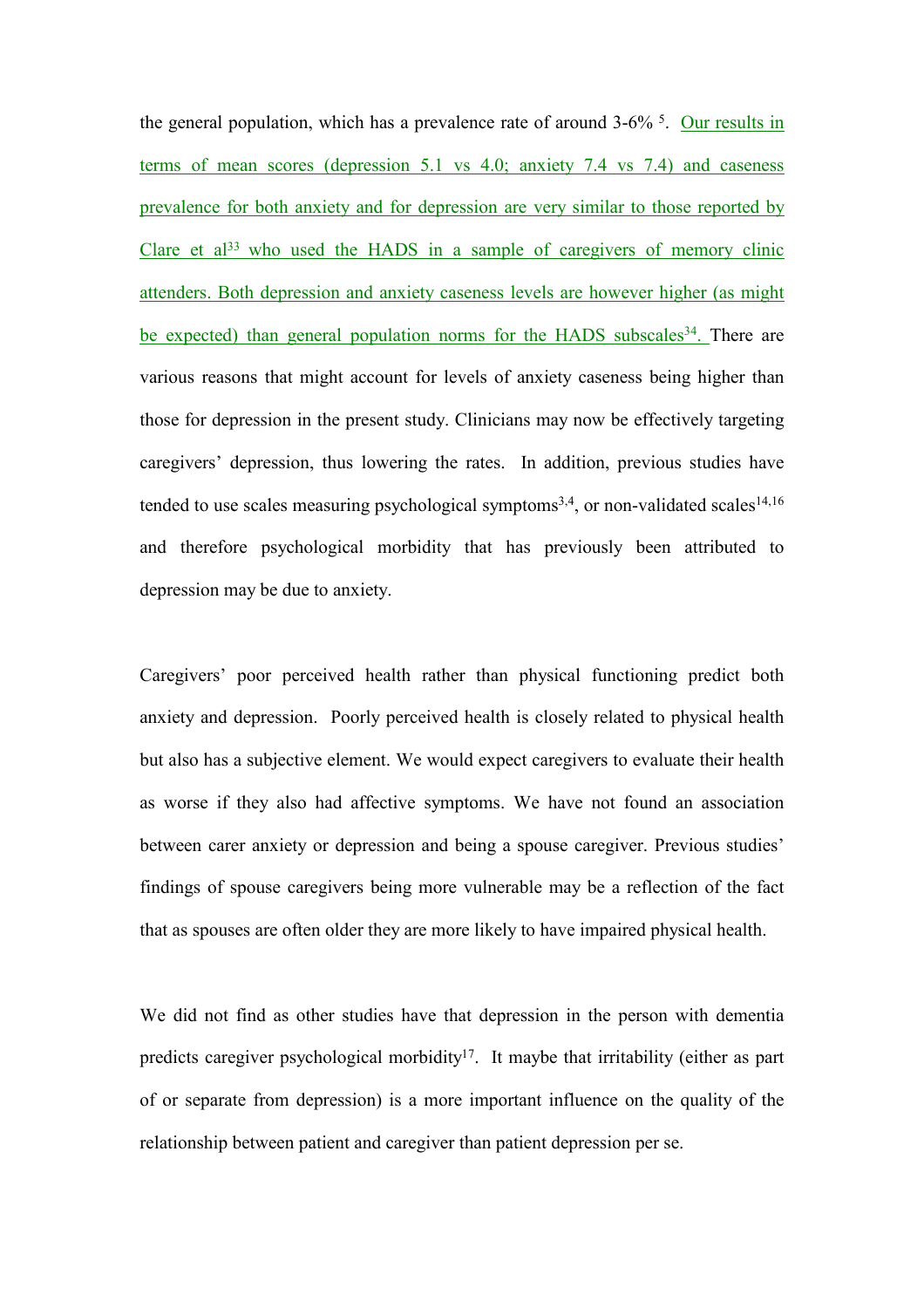Trained researchers from a variety of disciplines conducted this study using validated instruments in a representative sample of people with AD from within the UK that was representative in terms of dementia severity. Participants were from urban, suburban and rural areas thus it should be possible to generalise the results. The limitations are that the population who consent to take part may be particularly motivated. In addition, those who were most severely ill or did not speak English were excluded and this may have introduced bias. Another limitation of this study is that anxiety and depression were assessed using a screening instrument, which although has good validity and reliability for detecting these states, is not a diagnostic tool based on gold-standard criteria. The HADS has however been shown to perform very well in measuring both caseness and severity of both anxiety and depression in general population and primary care as well as hospital cohorts<sup>35</sup>. Future research should use a clinical interview to measure diagnostic levels of anxiety and depression disorders. Finally, we did not collect information on caregiver past psychiatric history or current use of psychotropic medication; these variables should also be included in further research in this area.

There are important clinical implications that can be drawn from the findings of the present study. Clinicians should be aware of the high rates of anxiety caseness in family caregivers of people with AD, particularly in female caregivers and caregivers living with the person. In addition, we should be alert for risk factors for anxiety and depression, specifically additional difficulties, such as caregiver poor health, the quality of the relationship between the caregiver and the CR, and irritability in the CR as these are potentially alterable. Similarly, the CR's physical health as well as the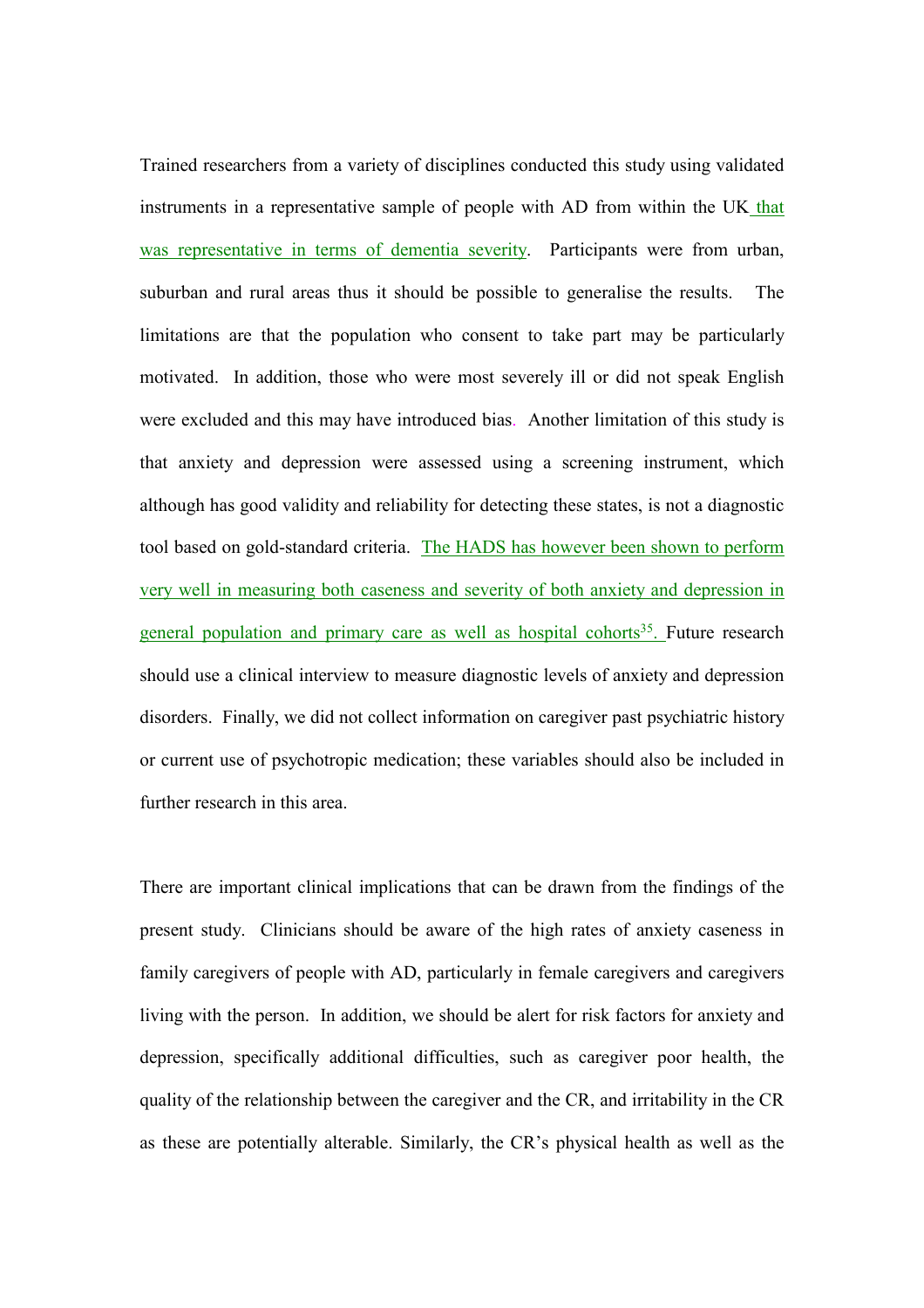mental health is important.

## References

- 1. Blansjaar, B.A., Thomassen, R., Van Schaick, H.W. Prevalence of dementia in centenarians. International Journal of Geriatric Psychiatry, 2000; 15: 219-225.
- 2. Baumgarten, M., Battista, R.N., Infante-Rivard, C., Hanley, J.A., Becker, R., Gauthier, S. The psychological and physical health of family members caring for an elderly person with dementia. Journal of Clinical Epidemiology, 1992; 45: 61- 70.
- 3. Brodaty, H., Hadzi-Pavlovic, D. Psychosocial effects on carers of living with persons with dementia. The Australian and New Zealand Journal of Psychiatry, 1990; 24: 351-361.
- 4. Eagles, J.M., Craig, A., Rawlinson, F., Restall, D.B., Beattie, J.A.G., Besson, J.A.O. The psychological well-being of supporters of the demented elderly. British Journal of Psychiatry, 1987; 150: 293-298.
- 5. Livingston, G., Manela, M., Katona, C. Depression and other psychiatric morbidity in carers of elderly people living at home. British Medical Journal, 1996; 312: 153-156.
- 6. Morris, L.W., Morris, R.G., Britton, P.G. The relationship between marital intimacy, perceived strain and depression in spouse caregivers of dementia sufferers. The British Journal of Medical Psychology, 1988; 61, 231-236.
- 7. Pinquart, M., Sörensen, S. Associations of stressors and uplifts of caregiving with caregiver burden and depressive mood: a meta-analysis. Journal of Gerontology: Psychological Sciences, 2003; 58: 112-128.
- 8. Donaldson, C., Tarrier, N., Burns, A. The impact of the symptoms of dementia on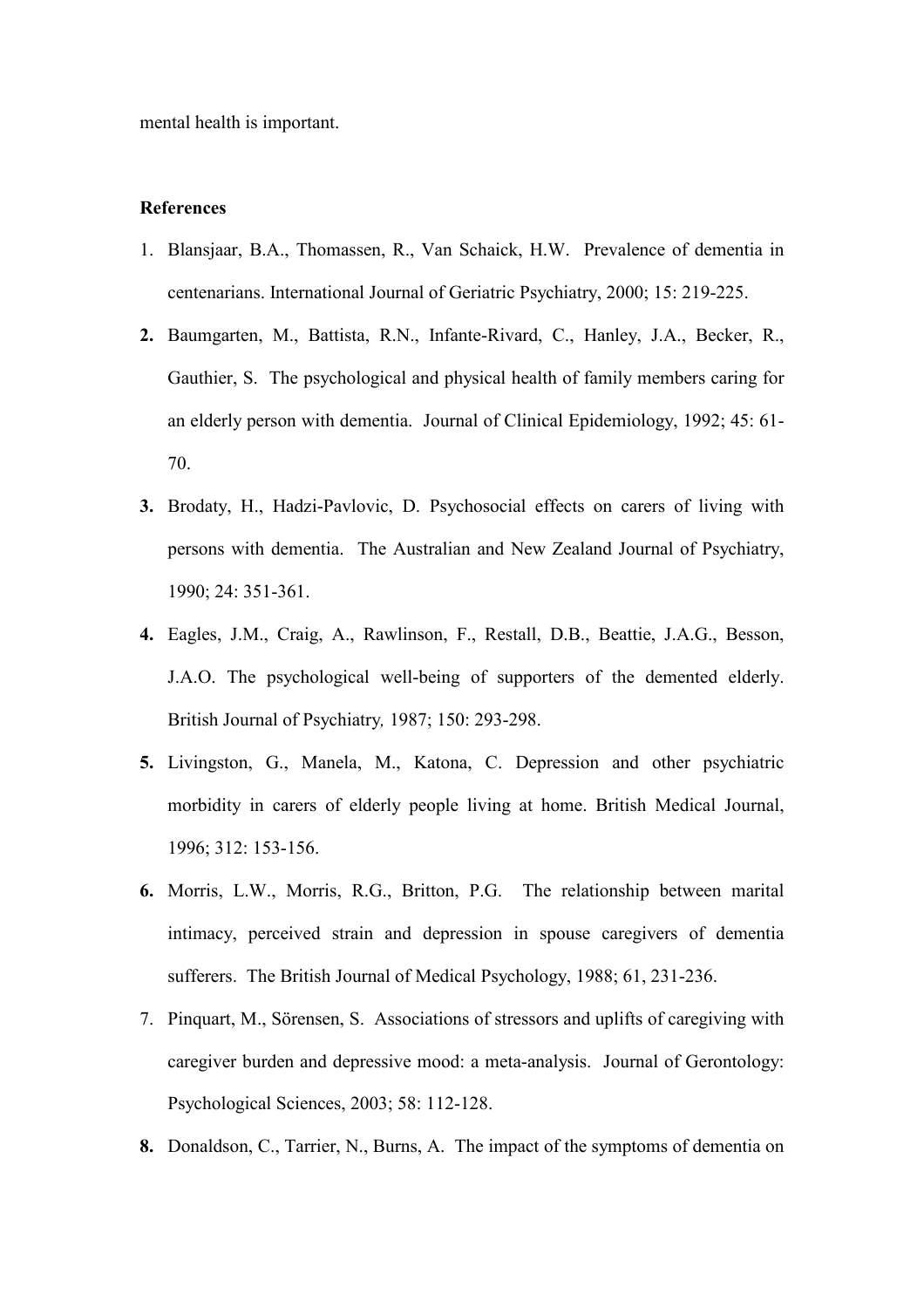caregivers. British Journal of Psychiatry, 1997; 170: 62-68.

- 9. George, L.K., Gwyther, L.P. Caregiver well-being: a multidimensional examination of family caregivers of demented adults. The Gerontologist, 1986; 26: 253-259.
- 10. Burns, A., Rabins, P. Carer burden in dementia. International Journal of Geriatric Psychiatry, 2000; 15: S9-S13.
- 11. Gilleard, C. Carers. In Seminars in Old Age. Edited by Butler, R., Pitt, B. London, Gaskell, 1998, pp 279-290.
- 12. Murray, J., Livingston, G. A qualitative study of adjustment to caring for an older spouse with psychiatric illness. Ageing and Society, 1998; 18, 659-671.
- 13. Oyebode, J. Assessment of carers' psychological needs. Advances in Psychiatric Treatment, 2003; 9: 45-53.
- 14. Gallagher-Thompson, D., Brooks, J.O., Bliwise, D., Leader, J., Yesavage, J.A. The relations among caregiver stress, "sundowning" symptoms, and cognitive decline in Alzheimer's disease. Journal of the American Geriatrics Society, 1992; 40: 807-810.
- 15. O'Connor, D.W., Pollitt, P.A., Roth, M., Brook, C.P.B., Reiss, B.B. Problems reported by relatives in a community study of dementia. British Journal of Psychiatry, 1990; 156: 835-841.
- 16. Brodaty, H., Luscombe, G. Psychological morbidity in caregivers is associated with depression in patients with dementia. Alzheimer Disease and Associated Disorders, 1998; 12: 62-70.
- 17. Haley, W.E., Levine, E.G., Brown, S.L., Bartolucci, A.A. Stress, appraisal, coping and social support as predictors of adaptational outcome among dementia caregivers. Psychology and Aging, 1987; 2: 323-330.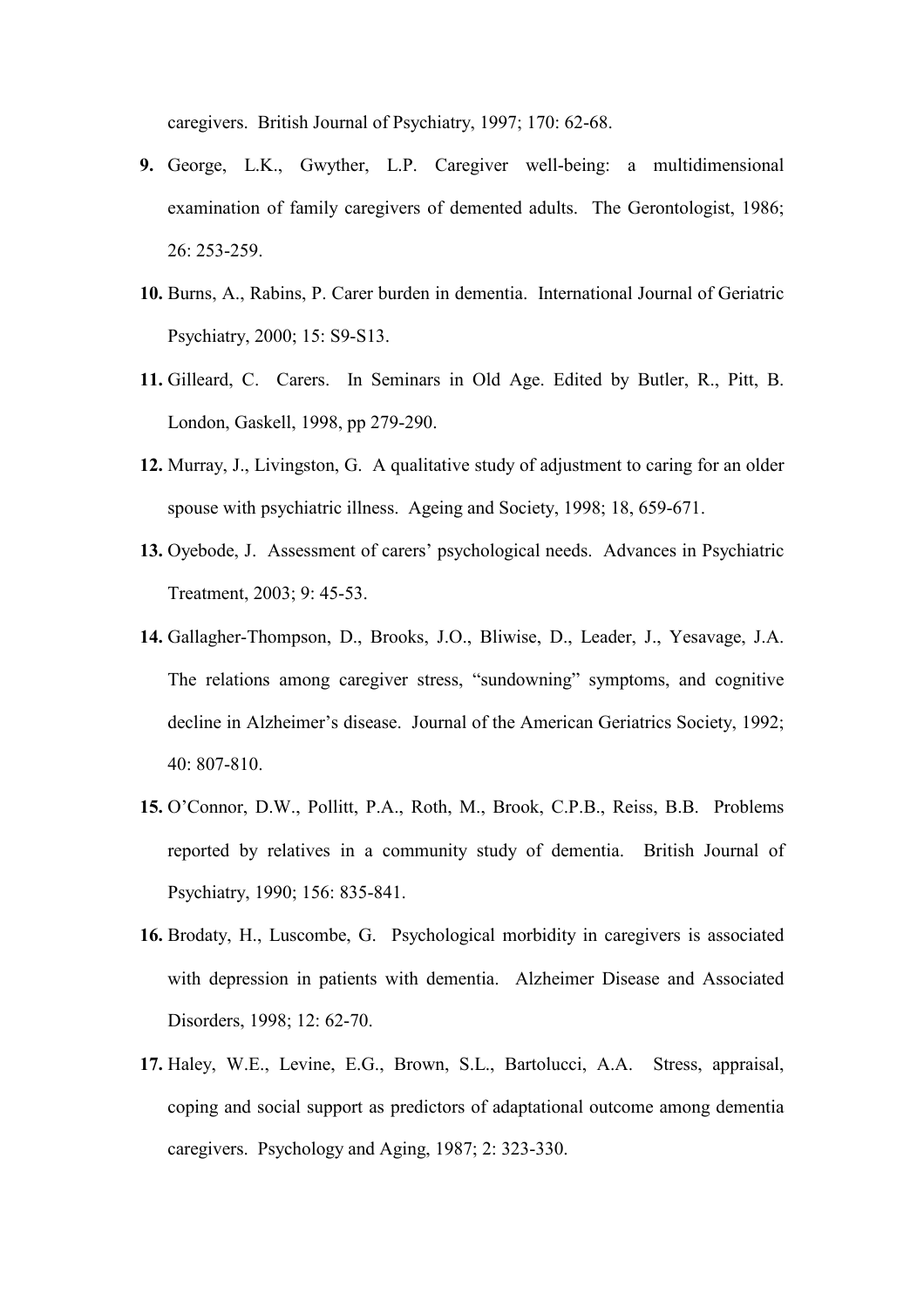- 18. Deimling, G.T., Bass, D.M. Symptoms of mental impairment among elderly adults and their effects on family caregivers. Journal of Gerontology, 1986; 41: 778-784.
- 19. Livingston, G., Katona, C., Roch, B., Guilhaume, C., Rive, B. A dependency model for patients with Alzheimer's disease: its validation and relationship to the costs of care - the LASER-AD Study. Current Medical Research and Opinion, 2004; 20, 1007-1016.
- 20. American Psychiatric Association. Diagnostic and Statistical Manual of Mental Disorders, 4th Edition, Washington, DC: American Psychiatric Association, 1994.
- 21. McKhann, G., Drachman, D., Folstein, M., Katzman, R., Price, D., Stadlan, E.M. Clinical diagnosis of Alzheimer's disease: report of the NINADS-ADRDA Work Group under the auspices of Department of Health and Human services task force on Alzheimer's disease. Neurology, 1984; 34, 939-944.
- 22. Fratiglioni, L. Epidemiology. In Health Economics of Dementia. Edited by Wimo A, Jonsson B, Karisson G., Winblad, B. USA, John Wiley & Sons Ltd, 1998, pp 13-31.
- 23. Zigmond, A.S. and Snaith, R.P. The Hospital Anxiety and Depression Scale. Acta Psychiatrica Scandinavia, 1983; 67: 361-370.
- 24. Mykletun, A., Stordal, E., Dahl., A.A. Hospital Anxiety and Depression (HAD) scale: factor structure, item analyses and internal consistency in a large population. British Journal of Psychiatry, 2001; 179: 540-544.
- 25. Radosevich, D., Pruitt, M. Twelve-Item Health Status Questionnaire: HSQ-12 Version 2.0. Bloomington, Health Outcomes Institute, 1995.
- 26. Pettit, T., Livingston, G., Manela, M., Kitchen, G., Katona, C., Bowling, A. Validation and normative data of health status measures in older people: the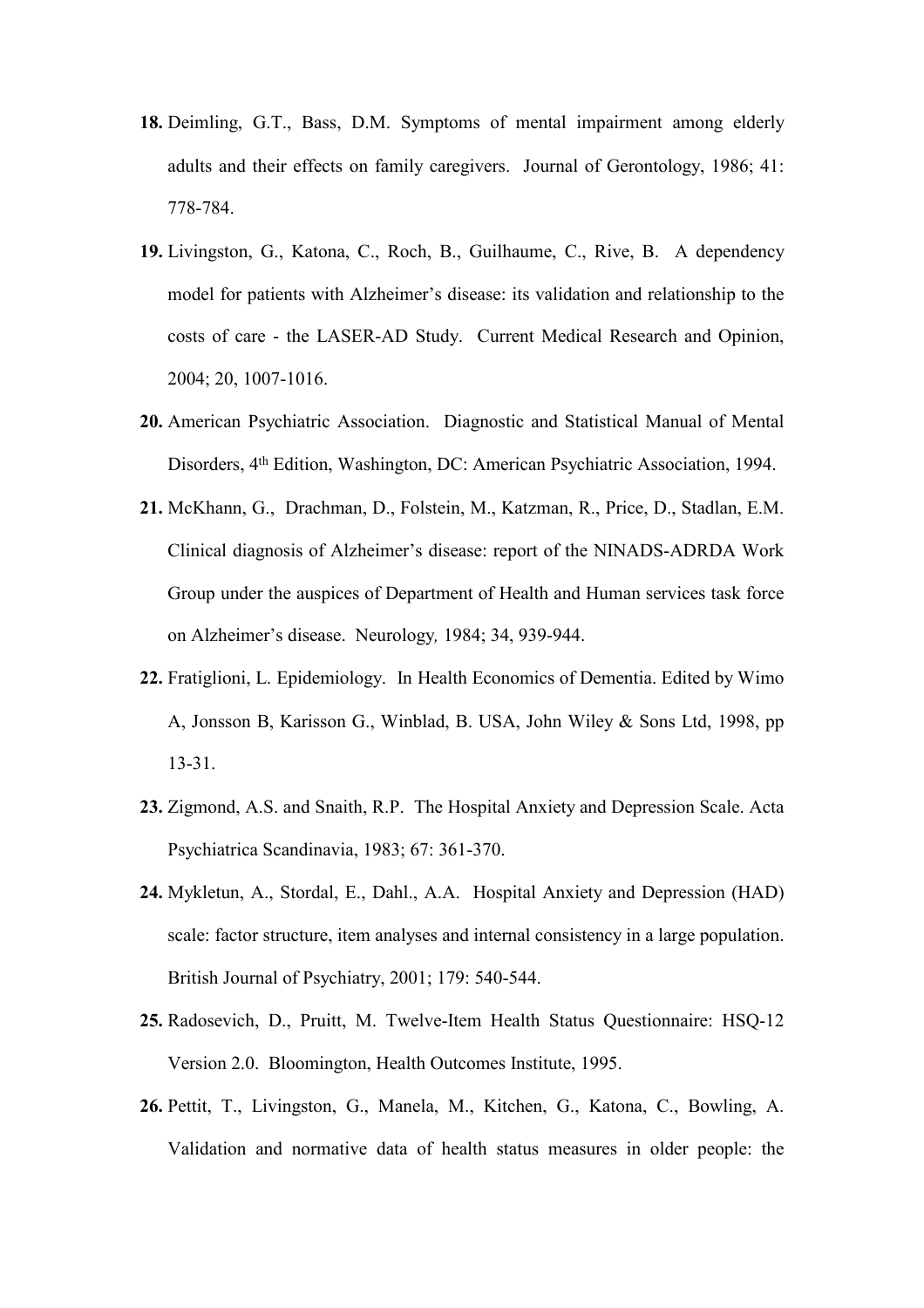Islington study. International Journal of Geriatric Psychiatry, 2001; 16: 1061- 1070.

- 27. Lodgsdon, R.G., Gibbons, L.E., McCurry, S.M., Teri, L. Quality of Life in Alzheimer's Disease: patient and caregiver reports. Journal of Mental Health & Aging, 1999; 5, 21-32.
- 28. Folstein, M.F., Folstein, S.E., McHugh, P.R. Mini-Mental State: a practical method for grading the cognitive state of patients for the clinician. Journal of Psychiatric Research, 1975; 12: 189-198.
- 29. Cummings, J.L., Mega, M., Gray, K., Rosenberg-Thompson, S., Carusi, D.A., Gornbein, J. The Neuropsychiatric Inventory: comprehensive assessment of psychopathology in dementia. Neurology, 1994; 44: 2308-14.
- 30. Alexopoulos, G.S, Abrams, R.C, Young, R.C, Shamoian, C.A. Cornell Scale for Depression in Dementia. Biological Psychiatry, 1988; 23: 271-284.
- 31.
- 32. Galasko, D., Edland, S., Morris, J., Clark, C., Mohs, R., Koss, E. An inventory to assess activities of daily living for clinical trials in Alzheimer's disease. Alzheimer's Disease and Associated Disorders, 1997; 11: 33-39.
- 33. Croog, S.H., Sudilovsky, A., Burleson, J.A., Baume, R.M. Vulnerability of husband and wife caregivers of Alzheimer disease patients to caregiving stressors. Alzheimer Disease and Associated Disorders, 2001; 15: 201-210.
- 34. Clare L, Wilson B, Carter, G Breen K, Berrios G and Hodges J. Depression and anxiety in memory clinic attenders and their carers: implications for evaluating the effects of cognitive rehabilitation interventions. International Journal of Geriatric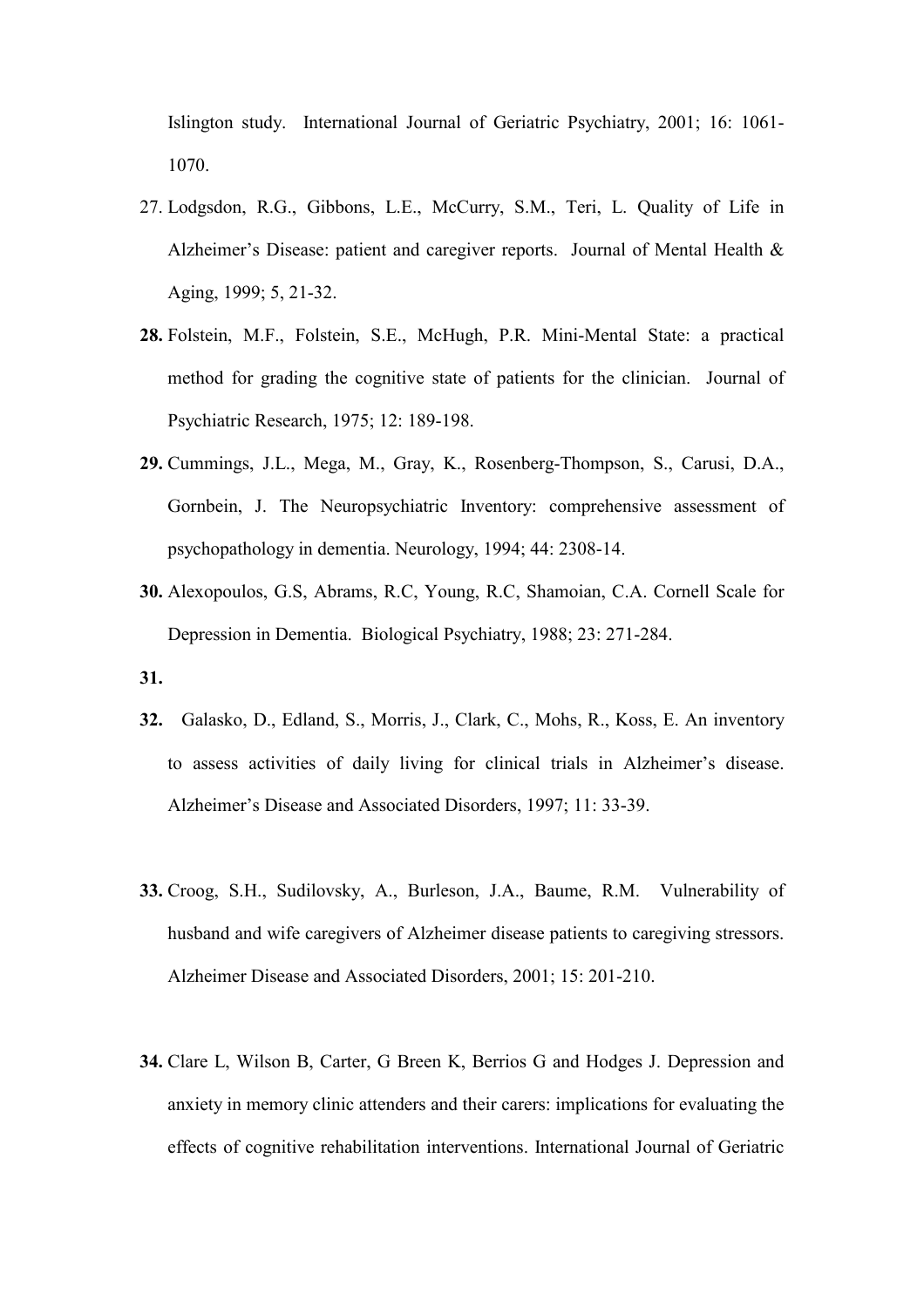Psychiatry 2002, 17, 962-967

- 35. Herrmann C International experience with the Hospital Anxiety and depression Scale: a review of validation data and clinical results. Journal of Psychosomatic Research 1997, 42, 17-41
- 36. Bjelland I, Dahl AA, Haug TT and Neckelmann D. The validity of the Hospital Anxiety and Depression Scale: an updated literature review. Journal of Psychosomatic Research 2002, 52, 69-77

Table 1. Associations with caregiver anxiety and depression caseness using Chi-Squared  $(X^2)$  or Mann-Whitney (U) Tests.

| <b>Variable</b>                                             | <b>HADS</b> anxiety caseness      |                            | <b>HADS</b>           |                   |  |  |  |  |
|-------------------------------------------------------------|-----------------------------------|----------------------------|-----------------------|-------------------|--|--|--|--|
| depression caseness                                         |                                   |                            |                       |                   |  |  |  |  |
|                                                             | Mean (SD) or percentage           |                            | <b>Critical value</b> | P value           |  |  |  |  |
|                                                             | Mean (SD) or percentage           |                            | <b>Critical value</b> | p value           |  |  |  |  |
|                                                             |                                   |                            |                       |                   |  |  |  |  |
| <b>ADL</b> impairment                                       | 28.6 (18.9) vs $37.1$ (23.5)      |                            | $U = 1649.0$          | p<0.05            |  |  |  |  |
|                                                             | $26.6(17.7)$ vs $36.1(23.1)$      |                            | $U = 816.5$           | <b>NS</b>         |  |  |  |  |
| <b>NPI</b> total score                                      | $25.1(18.3)$ vs 17.1 $(15.1)$     |                            | $U = 1473.5$          | p<0.01            |  |  |  |  |
|                                                             | $26.4(23.6)$ vs 18.1 (15.0)       |                            | $U = 893.0$           | NS.               |  |  |  |  |
| <b>NPI</b> irritability                                     | 2.6 (3.5) vs 1.4 (2.6)            |                            | $U = 1625.5$          | p<0.05            |  |  |  |  |
|                                                             | $3.8(4.1)$ vs                     | 1.4(2.6)                   | $U = 718.5$           | p<0.01            |  |  |  |  |
|                                                             |                                   |                            |                       |                   |  |  |  |  |
| Patient gender (male vs female)                             | 34.7% vs 18.3%                    | $X^2 = 5.0$                | p<0.05                | $10.2\%$ vs       |  |  |  |  |
| $10.6\%$                                                    | $X^2 = 0.01$                      | <b>NS</b>                  |                       |                   |  |  |  |  |
| Caregiver gender (female vs male)                           | 86.1% vs 13.9%                    | $X^2 = 5.9$                | p<0.05                | 68.8% vs          |  |  |  |  |
| 31.2%                                                       | $X^2 = 0.01$                      | <b>NS</b>                  |                       |                   |  |  |  |  |
| Caregiver living with the patient (vs not living with them) |                                   | 30.7% vs 16.7%             | $X^2 = 4.2$           | p<0.05            |  |  |  |  |
|                                                             | $10.7\%$ vs $10.3\%$ $X^2 = 0.01$ |                            | NS.                   |                   |  |  |  |  |
| Caregiver's perception of poor health                       | 48.5 (32.4) vs $62.5$ (31.1)      |                            | $U = 1581.0$          | p<0.05            |  |  |  |  |
|                                                             | 33.4 (35.2) vs 62.2 (30.2)        |                            | $U = 322.5$           | p<0.001           |  |  |  |  |
|                                                             |                                   |                            |                       |                   |  |  |  |  |
| Caregiver's poor physical functioning                       | $67.6$ (32.6) vs 73.1             | (34.0)                     | $U = 1842.0$          | 51.0<br><b>NS</b> |  |  |  |  |
| $(38.2)$ vs 74.2 $(32.4)$                                   | $U = 691.5$                       | p<0.05                     |                       |                   |  |  |  |  |
| Caregiver's health interfering with daily living            |                                   | 61.4 (38.4) vs 77.4 (35.4) |                       | $U = 1579.0$      |  |  |  |  |